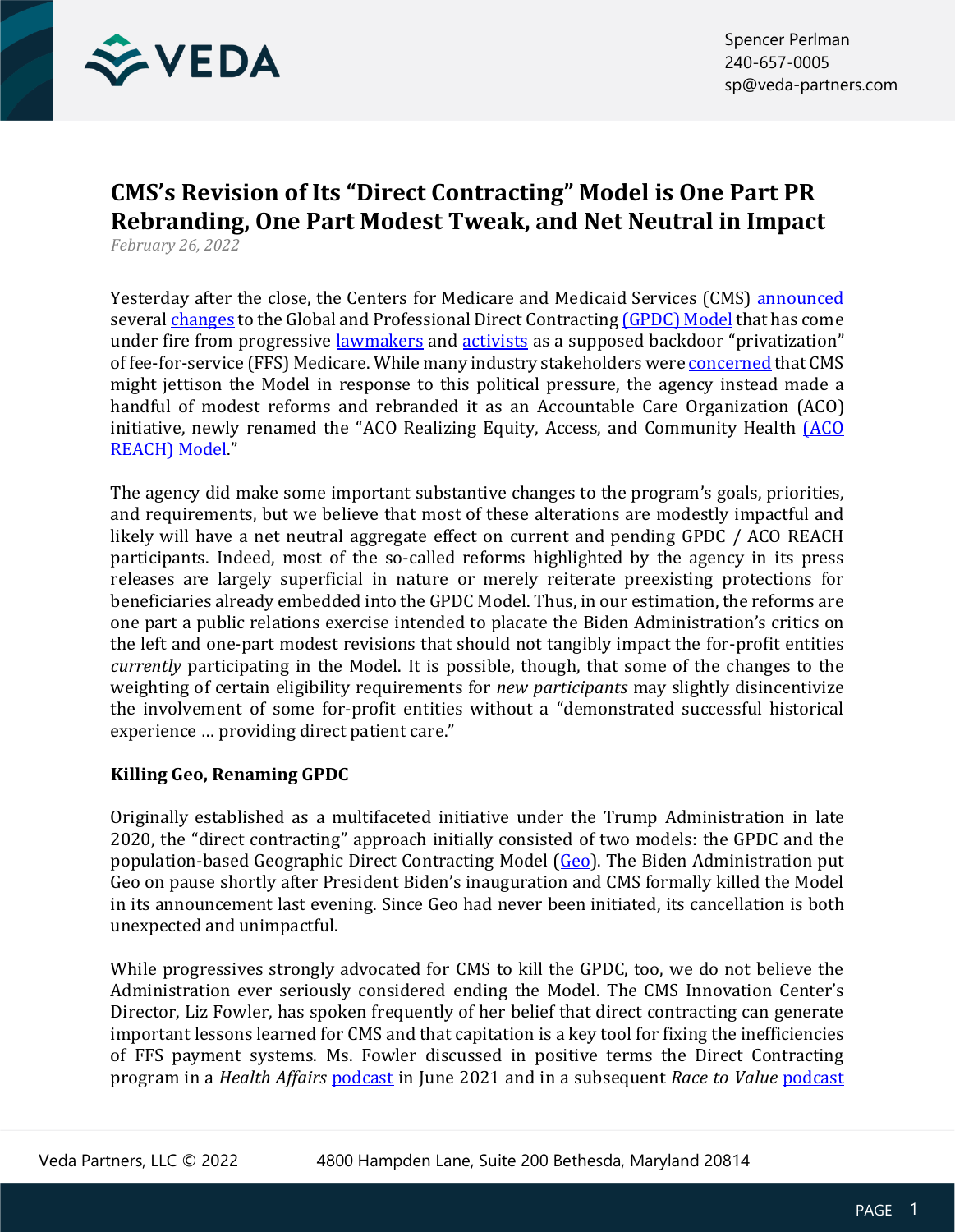

from January 2022. And while she has never been dismissive of progressives' criticisms, she appears to disagree with them.

Thus, the direct contracting concept is being retained, though with a name change and certain reforms that will go into effect on January 1, 2023. The GPDC Model will continue to run through December 31, 2022, at which point it will end, and the new ACO REACH Model will then initiate and run for four years, January 1, 2023 – December 31, 2026. Current participants in the GPDC Model may transition directly to the ACO REACH Model, if they can demonstrate to CMS the ability to meet the new program rules and requirements. Entities wishing to newly participate in ACO REACH must respond to a new [Request for Application \(RFA\)](https://innovation.cms.gov/media/document/aco-reach-rfa) for which CMS is accepting applications from March 7 – April 22, 2022.

## **What's New? What's the Same?**

Figure 1 below lays out the elements of the ACO REACH Model that are new, and those that are the same as the GPDC Model.

| <b>What's Changing/New</b>               | <b>What's Staving the Same</b>                               |
|------------------------------------------|--------------------------------------------------------------|
| Name of the Model                        | <b>Eligibility Criteria for Participants</b><br>$\checkmark$ |
| <b>Vetting Process for Participants</b>  | <b>Eligibility Criteria for Beneficiaries</b>                |
| ✓                                        | ✓                                                            |
| <b>Governance Structure Requirements</b> | <b>Beneficiary Protections</b>                               |
| <b>Health Equity Requirements</b>        | <b>Benefit Enhancements</b>                                  |
| ✓                                        | $\checkmark$                                                 |
| Discount Factor                          | <b>Risk Sharing Percentages</b>                              |
| ✓                                        | ✓                                                            |
| <b>Quality Withhold</b>                  | <b>Risk Corridor Parameters</b><br>$\checkmark$              |
| Stop-Loss Methodology                    | <b>Beneficiary Alignment Methodologies</b><br>$\checkmark$   |
| Risk Score Growth Limit                  | <b>Benchmark Calculation Methodologies</b>                   |
| ✓                                        | ✓                                                            |
| <b>Monitoring for Compliance</b>         | <b>Capitation Payment Methodologies</b>                      |
| $\checkmark$                             | $\checkmark$                                                 |

## **Figure 1. How ACO REACH Differs (And Doesn't Differ) From GPDC.**

*Sources: [CMS,](https://innovation.cms.gov/media/document/gpdc-aco-reach-comparison) Veda Partners*

## *What's Changing or New?*

We discuss in more detail below the substantive changes implemented by CMS, including whether we believe the alterations are net positive or net negative for for-profit participants.

➢ **Vetting & Scoring Process for Participants (NEGATIVE)**: While the eligibility criteria for entities wishing to participate in the ACO REACH Model are the same as those for the GPDC Model, CMS is tightening its vetting process by enhancing its program integrity (PI) review of applicants. Specifically, the agency will examine the eligibility and history of all owners, executives, equity partners, and participating providers. Such individuals and entities may be disqualified for a history of adverse enrollment actions, delinquent Medicare or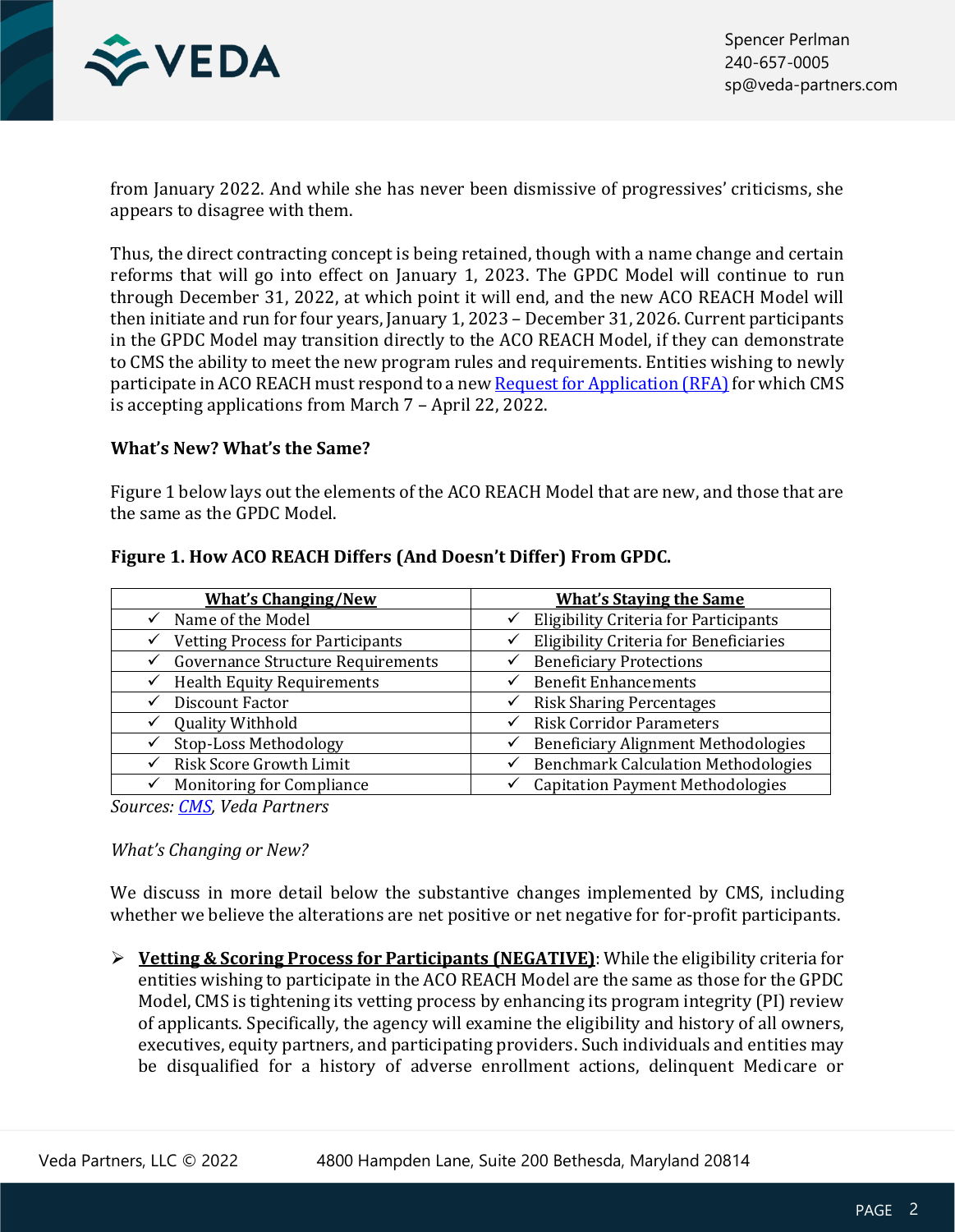

Medicaid debt, poor performance and compliance in other Medicare models, lack of compliance with Medicare and Medicaid program requirements, suspicious billing or other potential program fraud and abuse, other civil or criminal actions related to integrity, or engagement in anti-competitive practices. Additionally, CMS is altering its scoring of applications to favor entities with a demonstrated successful historical experience in providing direct patient care or care to underserved individuals and communities. In practice, it is possible that these new vetting and scoring procedures could potentially make participation by certain private equity (PE) backed startups more difficult. It appears that CMS is attempting to tilt the playing field in favor of provider-led entities with historical experience in direct patient care, e.g., ACOs, over Medicare Advantage (MA) plans and physician enablement startups, though these latter groups are still fully eligible to apply and, if accepted, participate in the ACO REACH Model.

- ➢ **Governance Structure Requirements (NEGATIVE)**: Under the GPDC, participating providers must hold at least 25 percent of the direct contract entity's (DCE) governing board voting rights, and the board must include at least one beneficiary representative and consumer advocate (one person can serve both roles), though such individual is not required to hold voting rights. CMS is implementing two changes to the governance structure requirements in the ACO REACH Model. First, participating providers must hold at least *75 percent* of the ACO's governing board voting rights, and the board must include *both* a beneficiary representative and a consumer advocate, with both such individuals holding voting rights. In practice, this new governance requirement will grant greater power and control over the governance and decision making to providers and leave less power and control in the hands non-clinical entities. This could potentially create conflict between the ACO participating in the Model and the providers holding the majority of the governing board's voting power.
- ➢ **Health Equity Requirements (POSITIVE)**: The ACO REACH Model implements four new policies intended to address health equity for historically underserved individuals, populations, and regions. We believe that, in aggregate, these new policies benefit entities participating in the Model, or, at the very least, offer upside potential.
	- First, participating ACOs must establish a Health Equity Plan to identify and address health disparities. While development and execution of the plan could increase costs, we do not believe it likely will have a material impact on participant's economics.
	- Second, CMS is establishing a "Health Equity Benchmark Adjustment" to better incentivize the furnishment of care to historically underserved individuals, populations, and communities. The agency will stratify all ACO REACH beneficiaries using a composite measure of the beneficiary's census block's Area Deprivation Index and the beneficiary's Dual Medicaid Status; for every aligned beneficiary in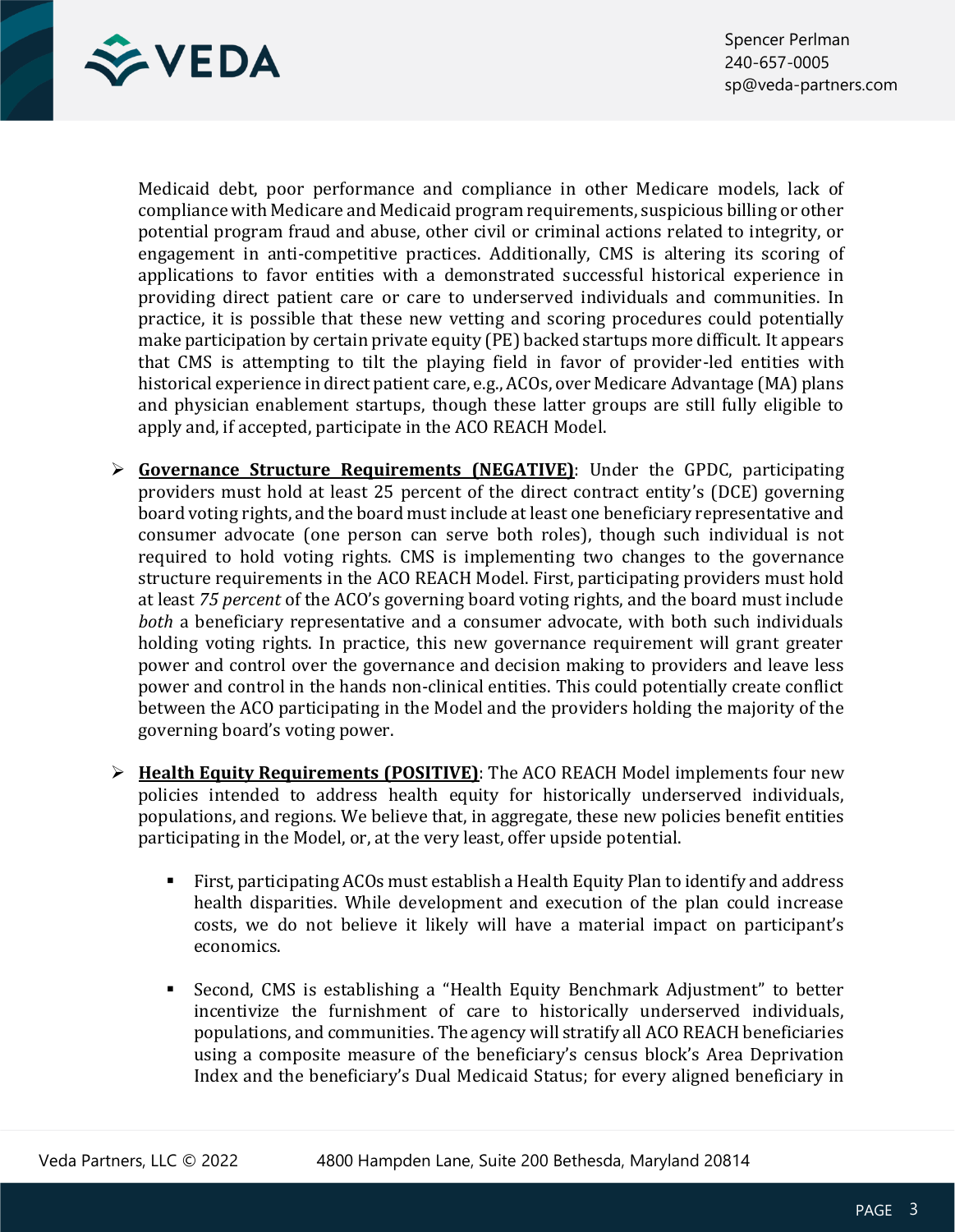

the top decile, the ACO will receive a \$30 positive adjustment to the per beneficiary per month (PBPM) amount, and for every aligned beneficiary in the bottom five deciles, the ACO will receive a \$6 negative adjustment to the PBPM amount. The goal of the Health Equity Benchmark Adjustment is to financially reward ACOs that are aligned with beneficiaries that reside in historically underserved communities and/or are part of historically underserved population cohorts. Participants that align with beneficiaries in the top decile can benefit financially.

- Third, CMS is requiring participants to collect and report to CMS a range of beneficiary-reported demographic and social needs data. ACOs that report this data will receive a bonus in their Quality Scores, which will improve the likelihood of receiving back more of the quality withhold and/or qualifying for a quality bonus payment.
- Fourth, CMS is establishing a new Benefit Enhancement by allowing Nurse Practitioners (NP) to engage in a range of activities without direct physician supervision. Specifically, NPs may certify the need for hospice care; certify the need for diabetic shoes; order and supervise cardiac rehabilitation; establish, review, sign, and date a home infusion therapy plan of care; and refer beneficiaries for medical nutrition therapy. The purpose of this benefit enhancement is to improve care delivery and coordination in areas with limited access to physicians. We note, too, that ACOs could benefit from using lower-cost NPs to furnish care rather than more expensive physicians.

In aggregate we believe that the Health Equity Requirements represent a net positive for industry. Participants that proactively seek out and secure the financial incentives offered by CMS can potentially receive a meaningful economic benefit.

- ➢ **Lower Discount Factor (POSITIVE)**: Under the GPDC Model, Global DCEs receive 100 percent of savings and losses. In order to guarantee savings to the government, CMS applies a "discount factor" to Global DCE benchmarks, with the discount factor growing from 2 percent in 2021 to 5 percent by 2025. The ACO REACH Model is lowering the maximum Global ACO discount factor to 3.5 percent. Thus, benchmarks for Global ACOs will be relatively higher in the ACO REACH Model in 2024 – 2026, meaning participating ACOs can retain a greater share of savings.
- ➢ **Lower Quality Withhold (POSITIVE)**: Under the GPDC Model, CMS withholds 5 percent of payments from DCEs and returns a percentage of the withheld amount commensurate with the DCE's performance on Model quality measures. The ACO REACH Model is lowering the quality withhold to just 2 percent. Thus, ACOs will retain a greater percentage of their benchmarks at the outset, and the potential downside risk from relatively lower quality performance is meaningfully reduced.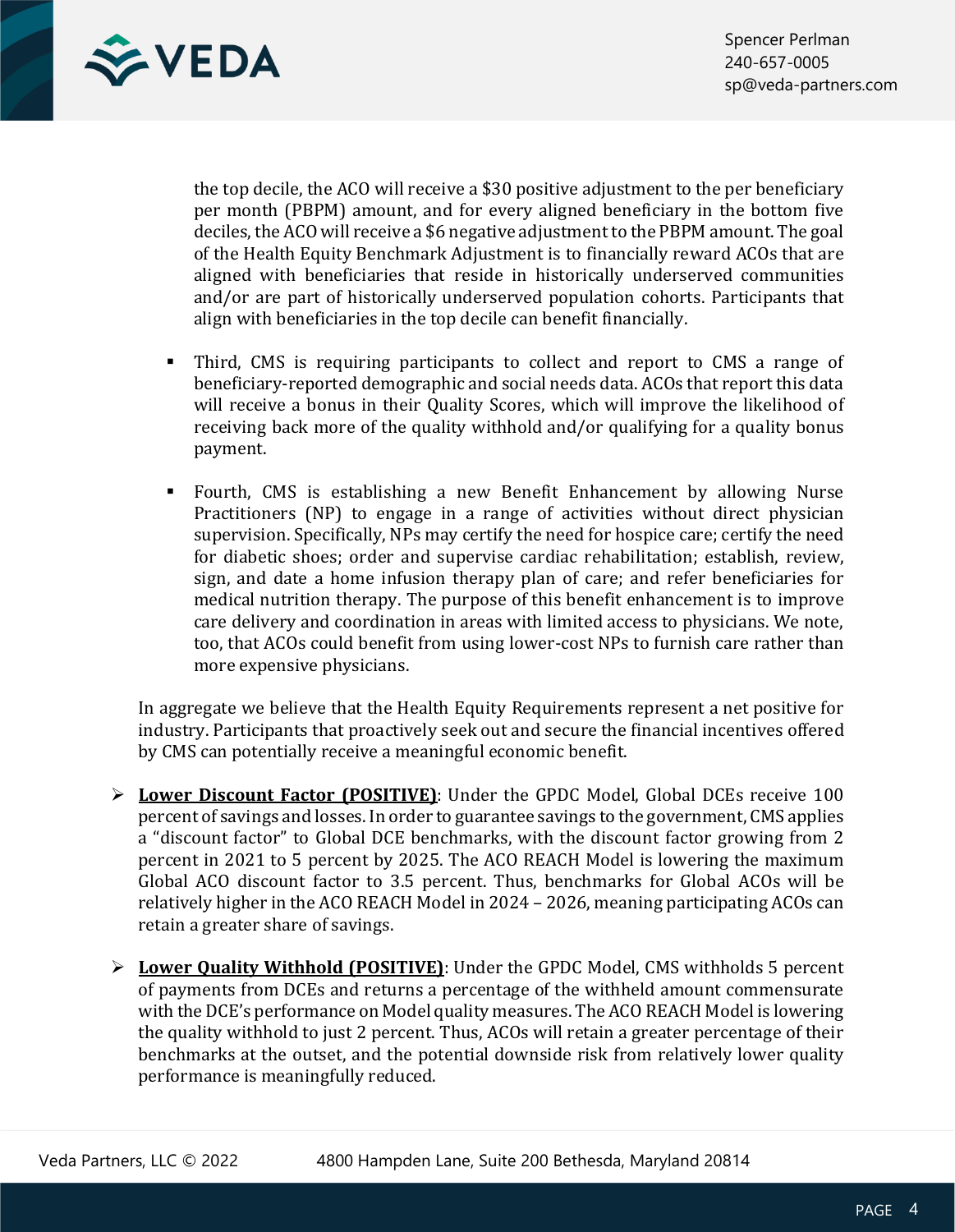

- ➢ **Stop-Loss Methodology Change (NEGATIVE)**: Under the GPDC, DCEs may opt-in to a stop-loss program that provides reinsurance against beneficiaries with spending above a *fixed attachment point*. In return for the stop-loss protection, DCEs receive a lower benchmark payment, in essence paying a premium for reinsurance coverage. In the ACO REACH Model, the stop-loss option continues to be offered, but payout is made only if a beneficiary's care exceeds its unique *predicted spending attachment*. By shifting from a fixed attachment to a beneficiary-specific predicted spending attachment, CMS is ensuring that stop-loss payments will be funneled only to ACOs with beneficiaries incurring *unexpectedly* high expenditures rather than simply rewarding DCEs with a disproportionately larger cohort of relatively expensive beneficiaries. Thus, on net, we believe this policy change is negative for DCEs/ACOs opting into the stop-loss protection, though we would argue it better reflects the true purpose of reinsurance.
- ➢ **Risk Score Growth Cap (NEUTRAL)**: Under the GPDC, CMS has established several policies to protect against coding intensity and risk score growth at the Model and DCE level. First, risk scores are "Normalized" annually so the average risk score of the reference population is always 1.0. Second, CMS has established a "Coding Intensity Factor" (CIF) that limits risk score growth at the Model level to the programmatic rate of growth in the reference year (i.e., 2-years prior). Benchmarks are reduced prospectively for all DCEs by the CIF. Third, at the DCE level, risk score growth is capped at 3 percent versus the reference year (i.e., 2-years prior), meaning each DCE's risk scores can effectively grow only 3 percent every 2-years. In the ACO REACH Model, CMS is retaining the Normalization Factor and CIF, and it is making two changes to the ACO-Level Cap. First, while the cap remains at 3 percent growth, beginning in 2024 it is tied to a static reference year for the remainder of the Model, rather than a rolling reference year. Thus, each ACO's risk score growth in 2024, 2025, and 2026 will be capped at 3 percent above 2022 levels, which represents a headwind for Model participants. However, also in 2024, CMS will calculate ACO-specific total risk score limits in relation to *demographic* risk score growth. In other words, risk score growth in 2024 – 2026 that is tied to demographic changes in aligned beneficiaries is *not* capped, meaning that only diagnoses-related risk score growth is capped. This means that ACOs that are aligned with beneficiaries exhibiting demographic characteristics that generate higher risk scores can secure higher relative payments in the outyears of the Model. In aggregate, we believe these policy changes are neutral for ACO participants.
- ➢ **Monitoring for Compliance (NEGATIVE)**: Under the GPDC, CMS monitors DCEs for levels of care provided to beneficiaries, conducts compliance audits, investigates beneficiary complaints, and collects beneficiary surveys to determine rates of satisfaction. In the ACO REACH Model, CMS will expand and intensity its compliance monitoring activities. Specifically, CMS will engage in the following additional activities: assess annually whether beneficiaries are being shifted into or out of Medicare Advantage (MA); monitor for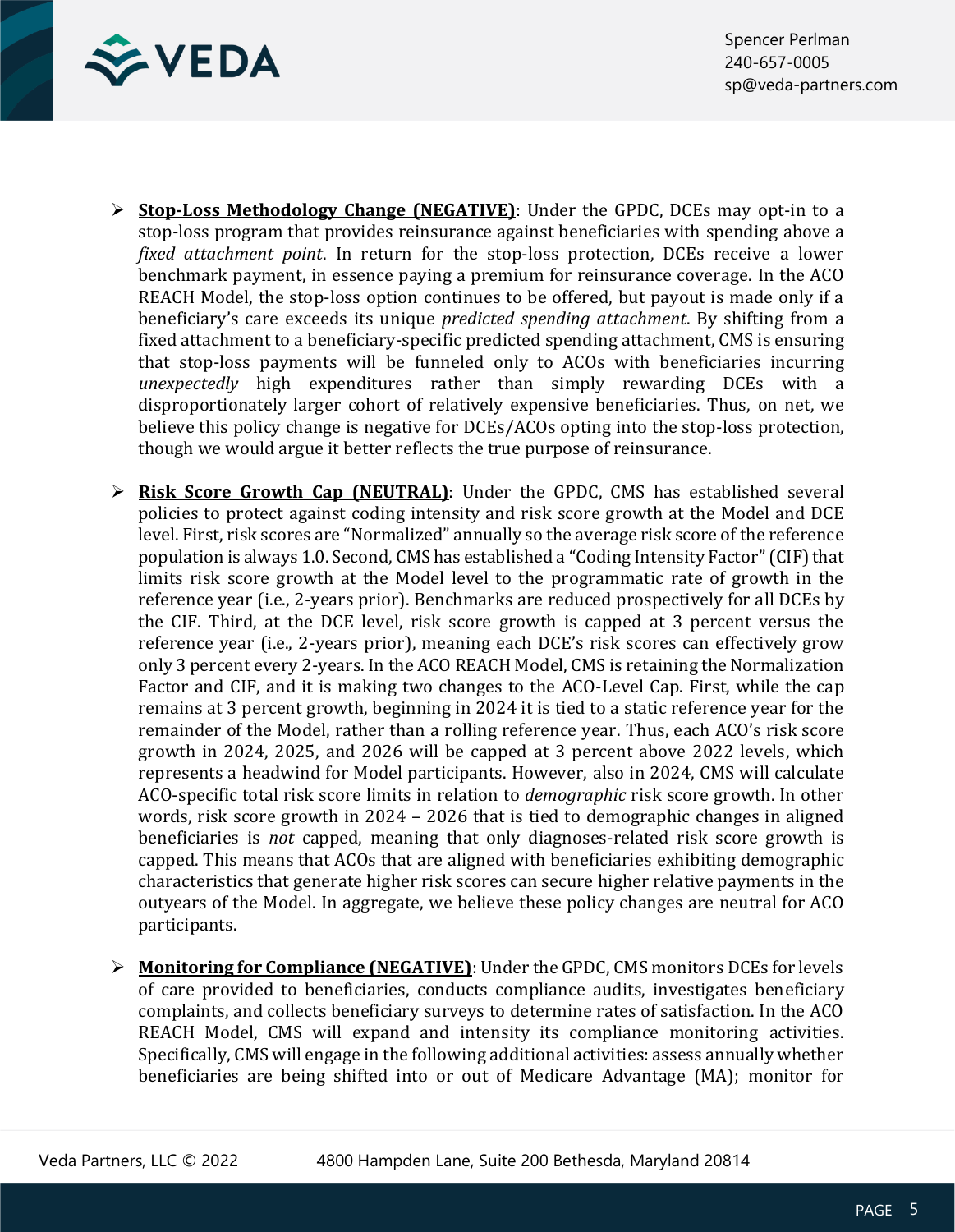

noncompliance with the prohibitions against anti-competitive behavior; measure beneficiaries' access to care versus a reference population to assess whether access to care is being restricted; ensure that marketing materials clearly inform beneficiaries of their freedom to opt out of participation in an ACO and to receive care from clinicians not affiliated with an ACO; and audit ACO contracts with providers to "identify any concerns." Most of these additional compliance activities are commonsense and should not have a material impact on ACOs, but in aggregate it represents a ratcheting up of the oversite of participants.

# *What Remains the Same?*

We note that CMS did not make any material changes to the eligibility criteria for participants or beneficiaries, retained the GPDC's beneficiary protections and benefit enhancements (e.g., holistic access to telehealth and home care), and did not alter in any meaningful way the financial methodologies underpinning how the Model compensates participating ACOs. The beneficiary alignment methodologies, risk sharing percentages (upside and downside), risk corridor parameters, benchmark calculations, and capitation payment methodologies in the ACO REACH Model are identical to the those in the GPDC Model. Thus, the financial upside for participants is roughly the same in both models.

# **On Net, CMS's Changes are Neutral to Industry**

Progressive lawmakers and activists hoped to kill CMS's direct contracting models. In practice, the agency made certain superficial changes (e.g., a name change, reiteration of preexisting beneficiary protections), left in place the financial methodologies underlying the GPDC Model that first attracted entities to the direct contracting concept, and implemented certain substantive changes to governance structures, discount factors, risk scores, and oversite that offer puts and takes.

There are undeniably certain changes to the Model that will hinder or challenge certain entities by subjecting them to more intensive vetting, requiring a restructuring of the governance board in a way that surrenders operational control to providers, lessening slightly the value of the stop-loss program, and intensifying the compliance monitoring by CMS. On the other hand, we believe that entities benefit on net from the new health equity requirements, the lower discount factor, and the lower quality withhold. And the impact of the changes to the risk score growth cap is likely neutral.

In aggregate, we believe that the changes to the direct contracting program are neutral in their impact to for-profit entities currently participating in or expressing an interest in the Model. We note, too, that CMS chose not to explicitly cap participation in the program, meaning the addressable market remains substantial. The Biden Administration surely has put its imprint on a Trump Administration initiative, but the underlying framework remains in place and, we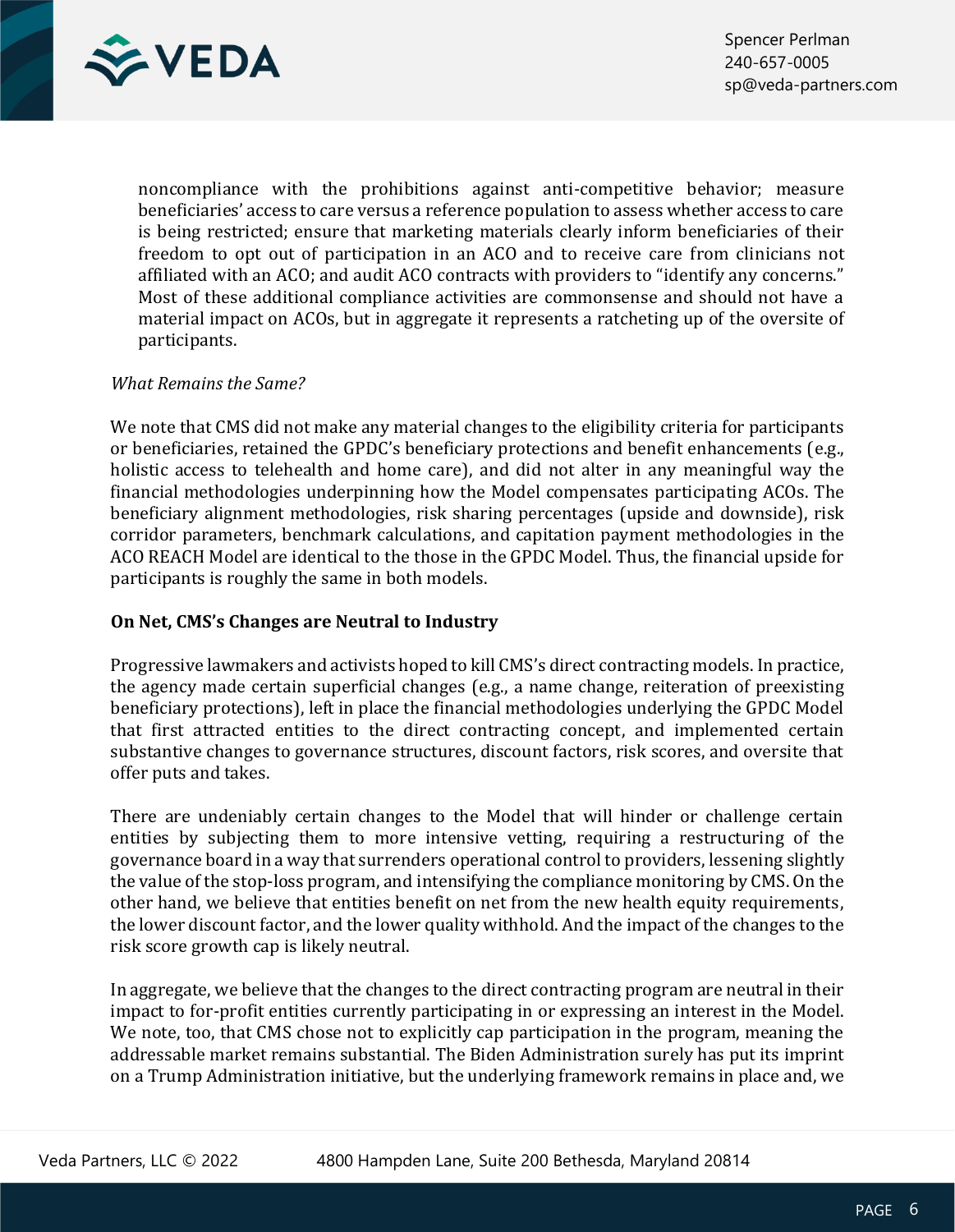

Spencer Perlman 240-657-0005 sp@veda-partners.com

believe, continues to offer meaningful upside if participating entities are able to effectively manage care within the program's parameters.